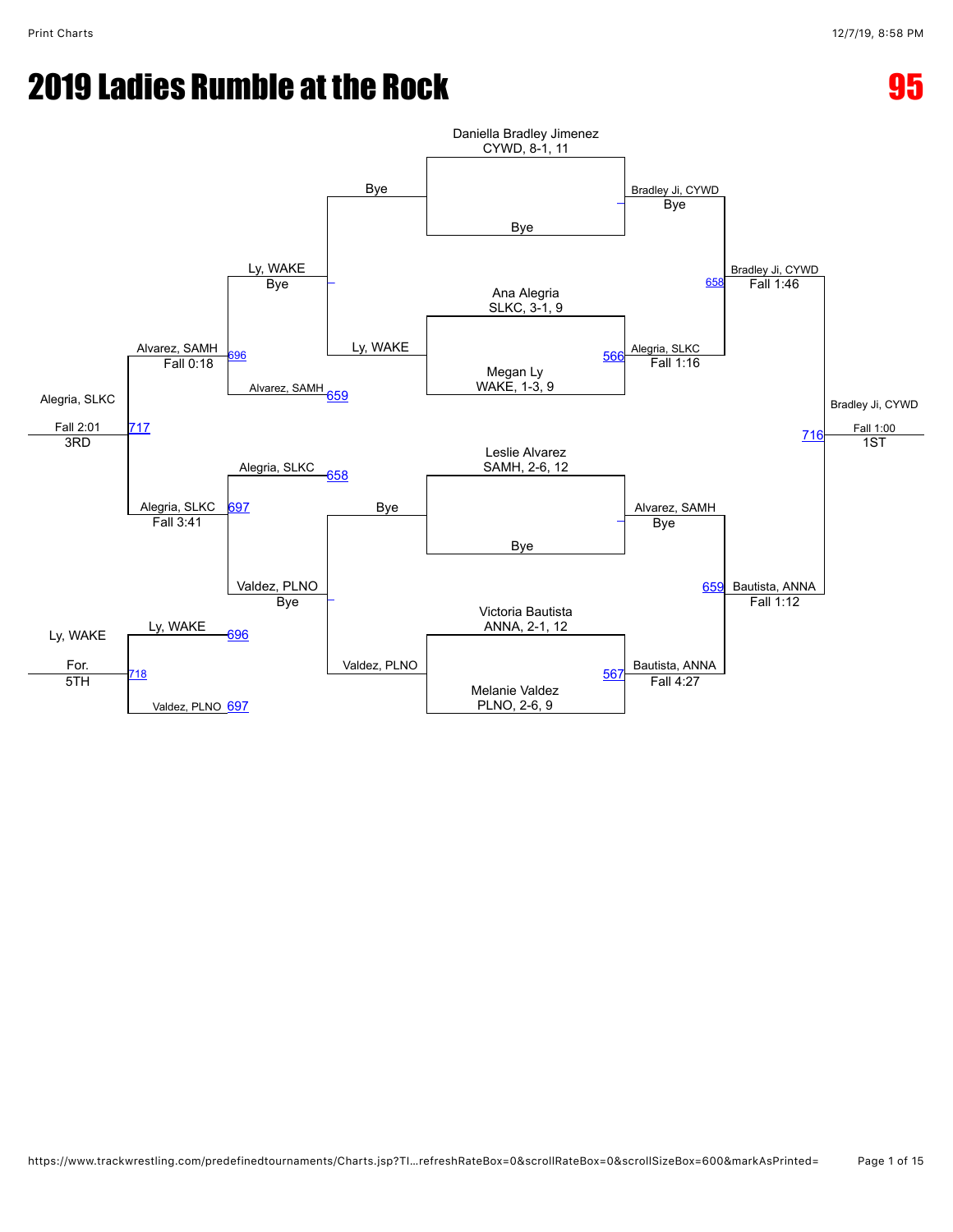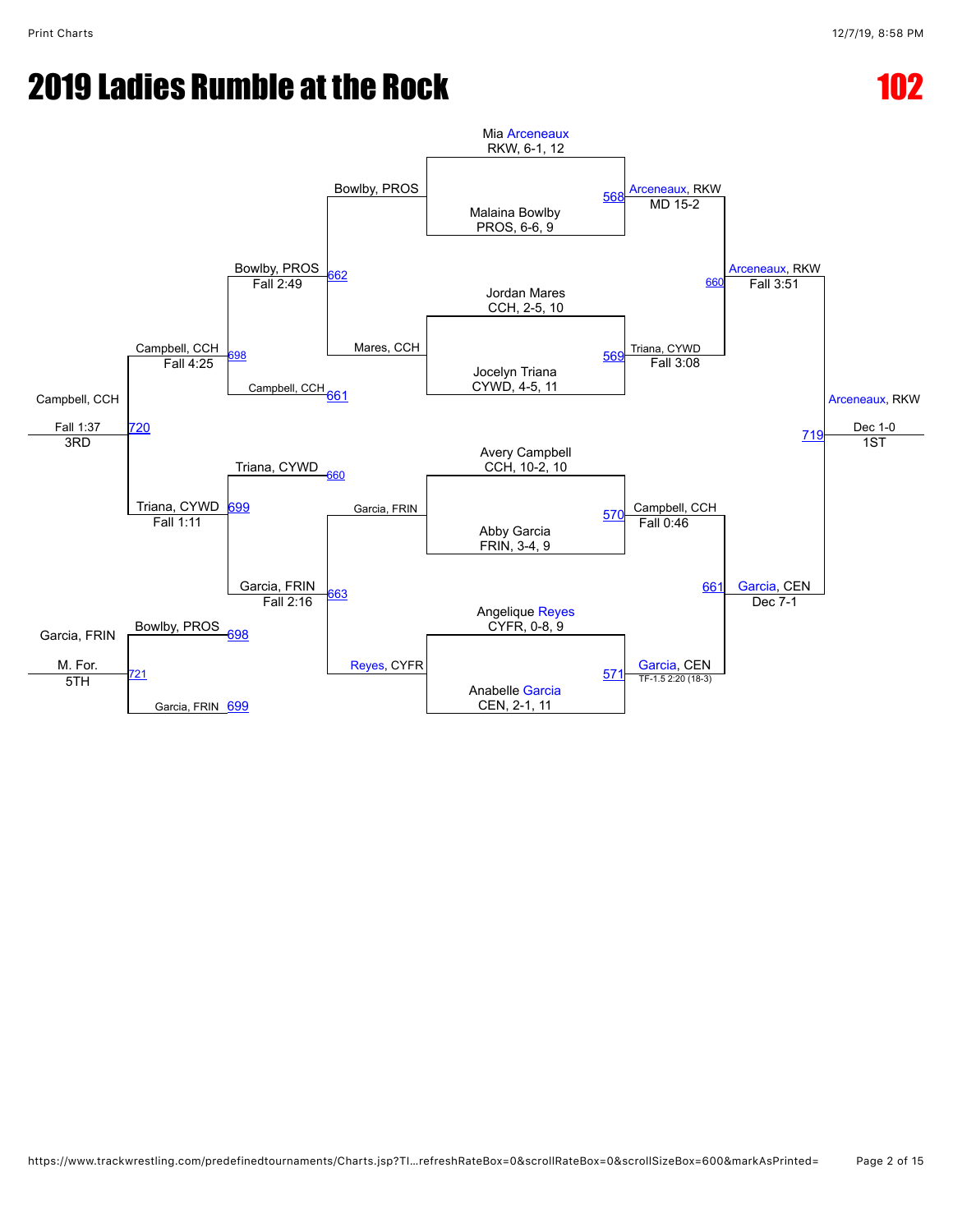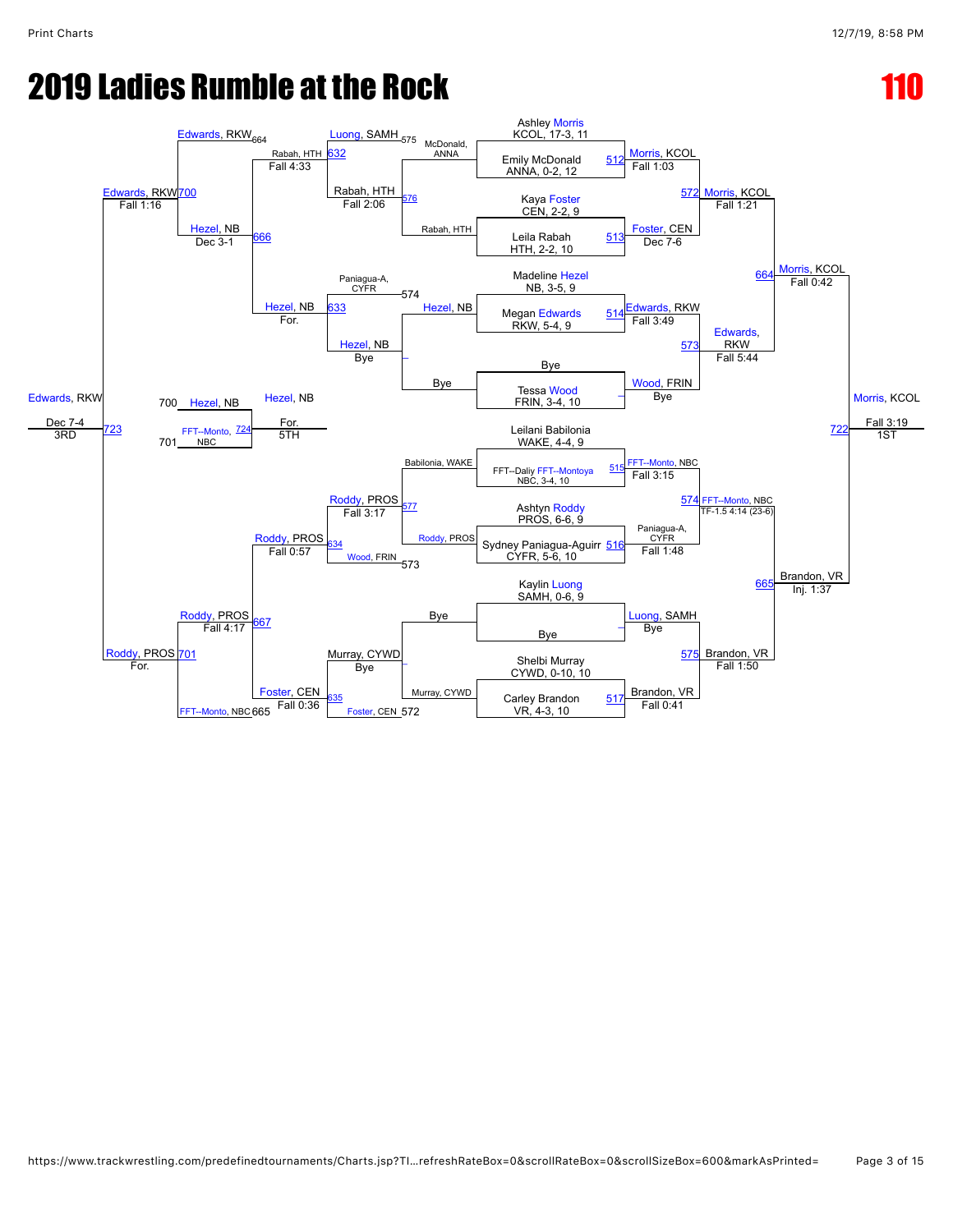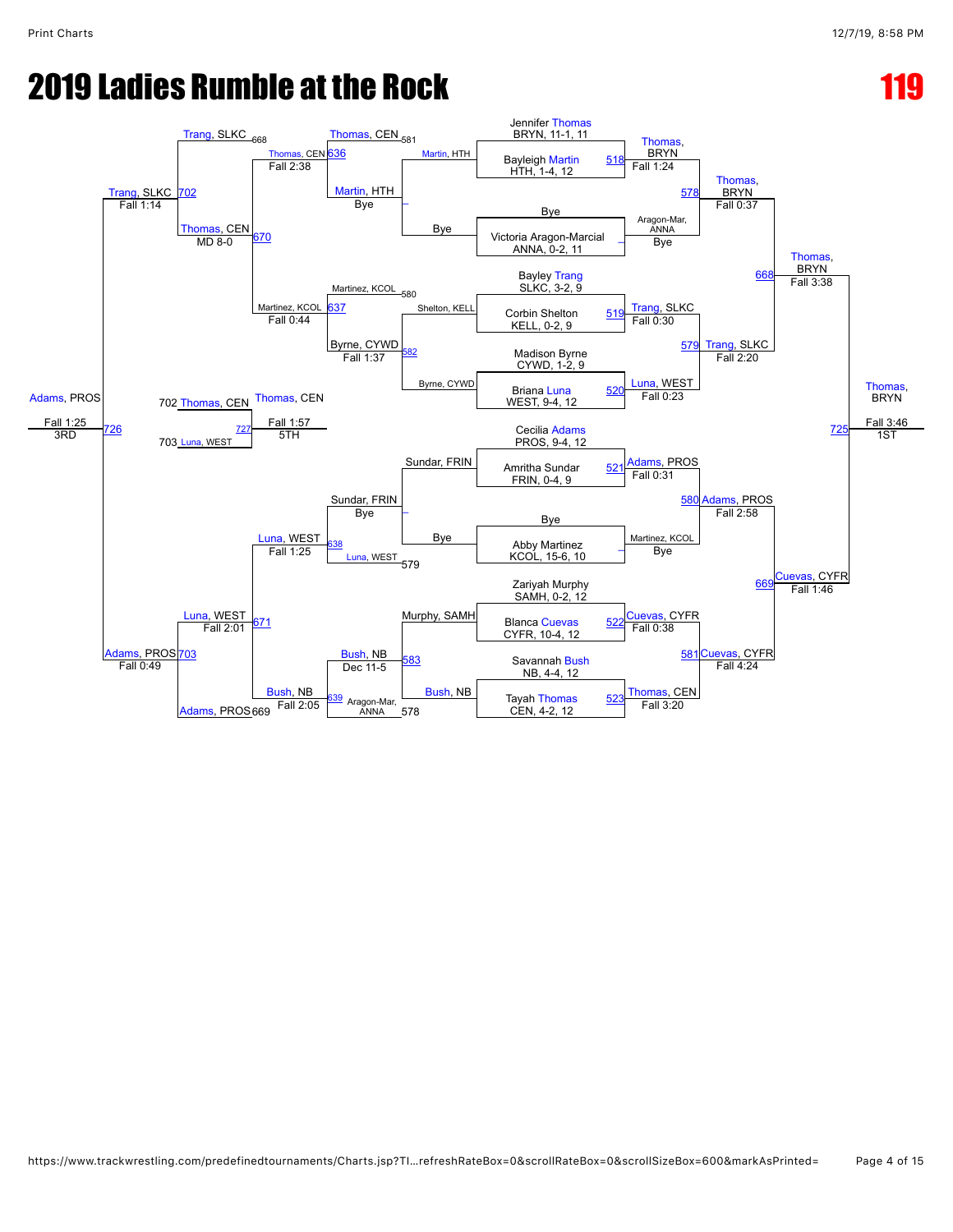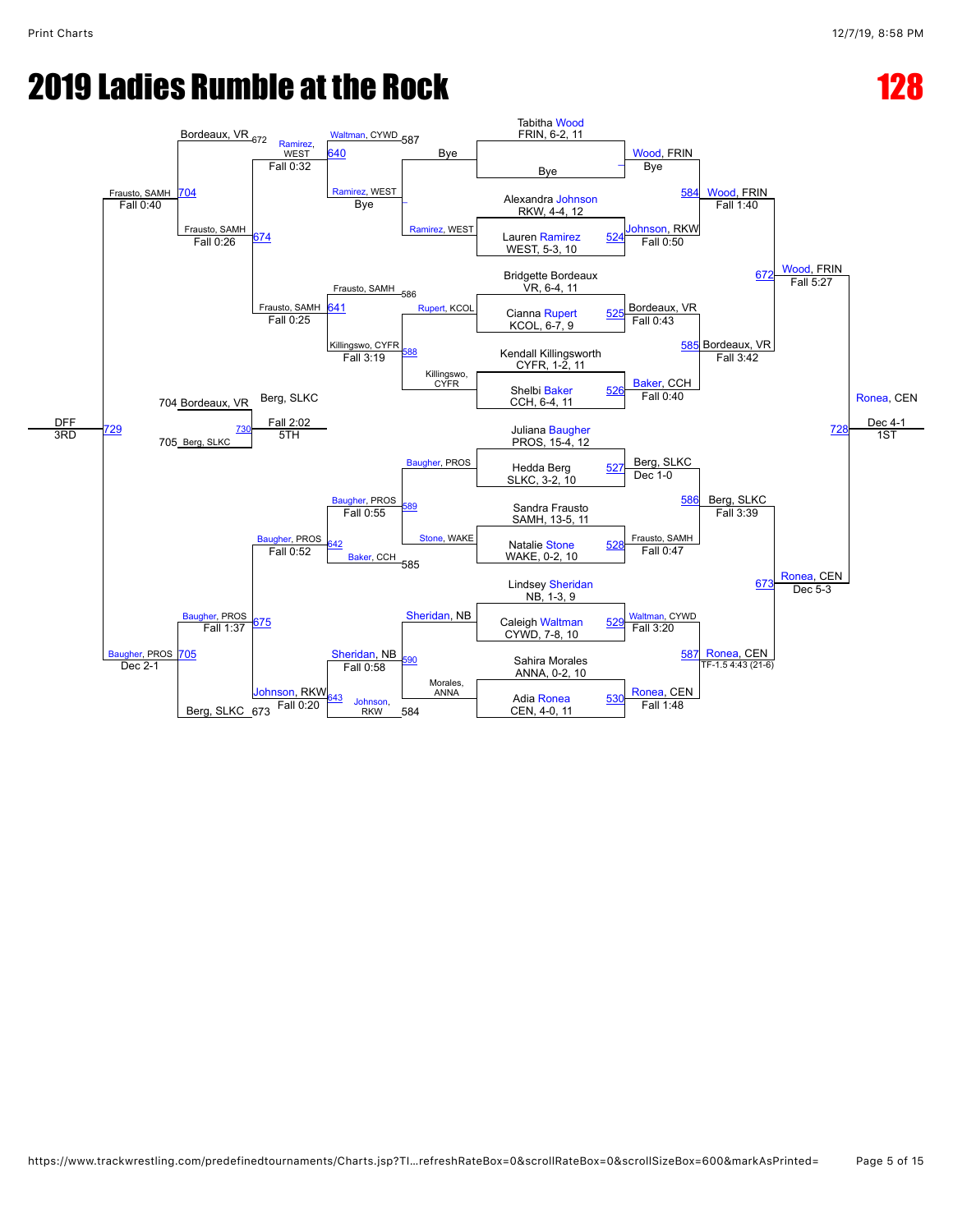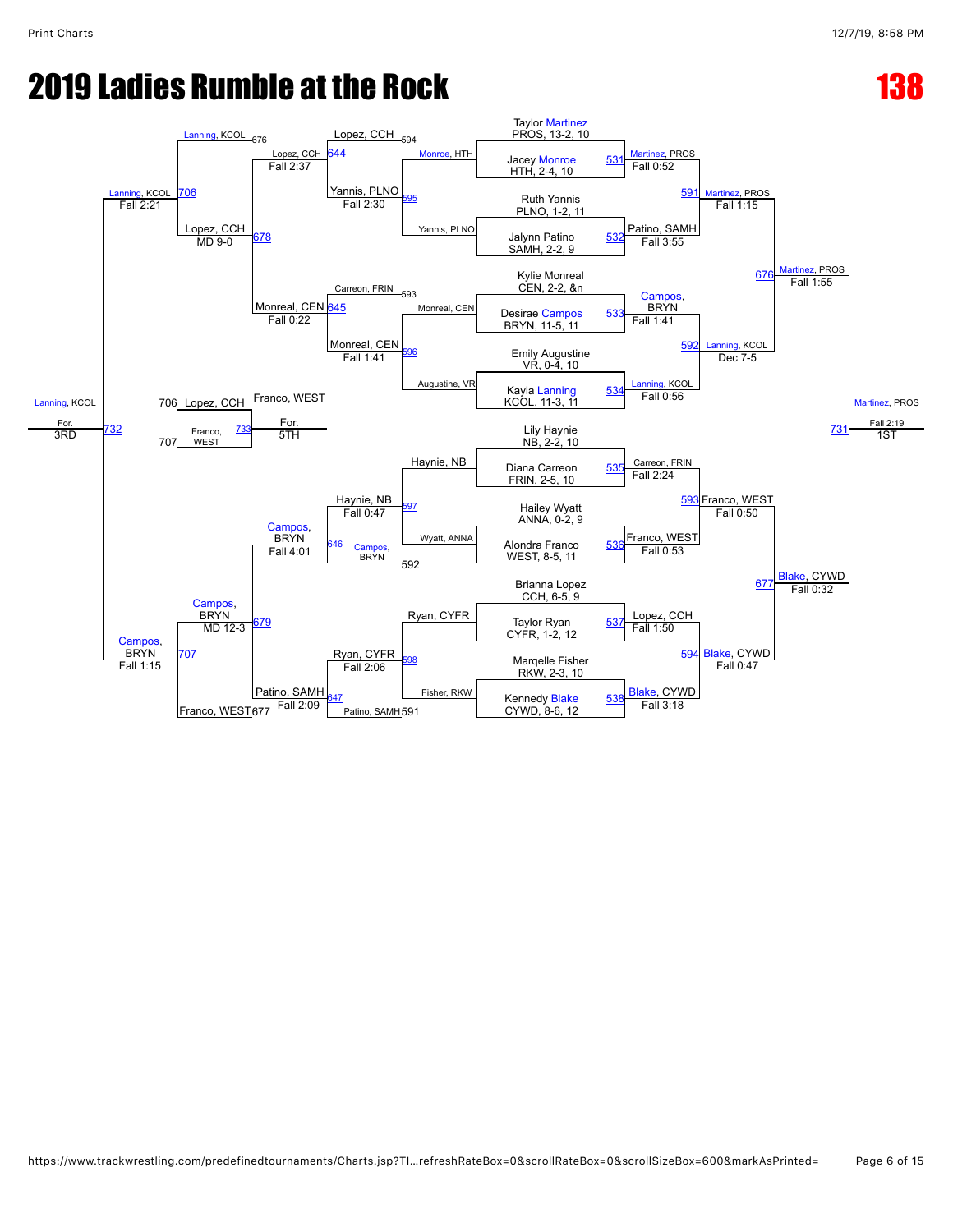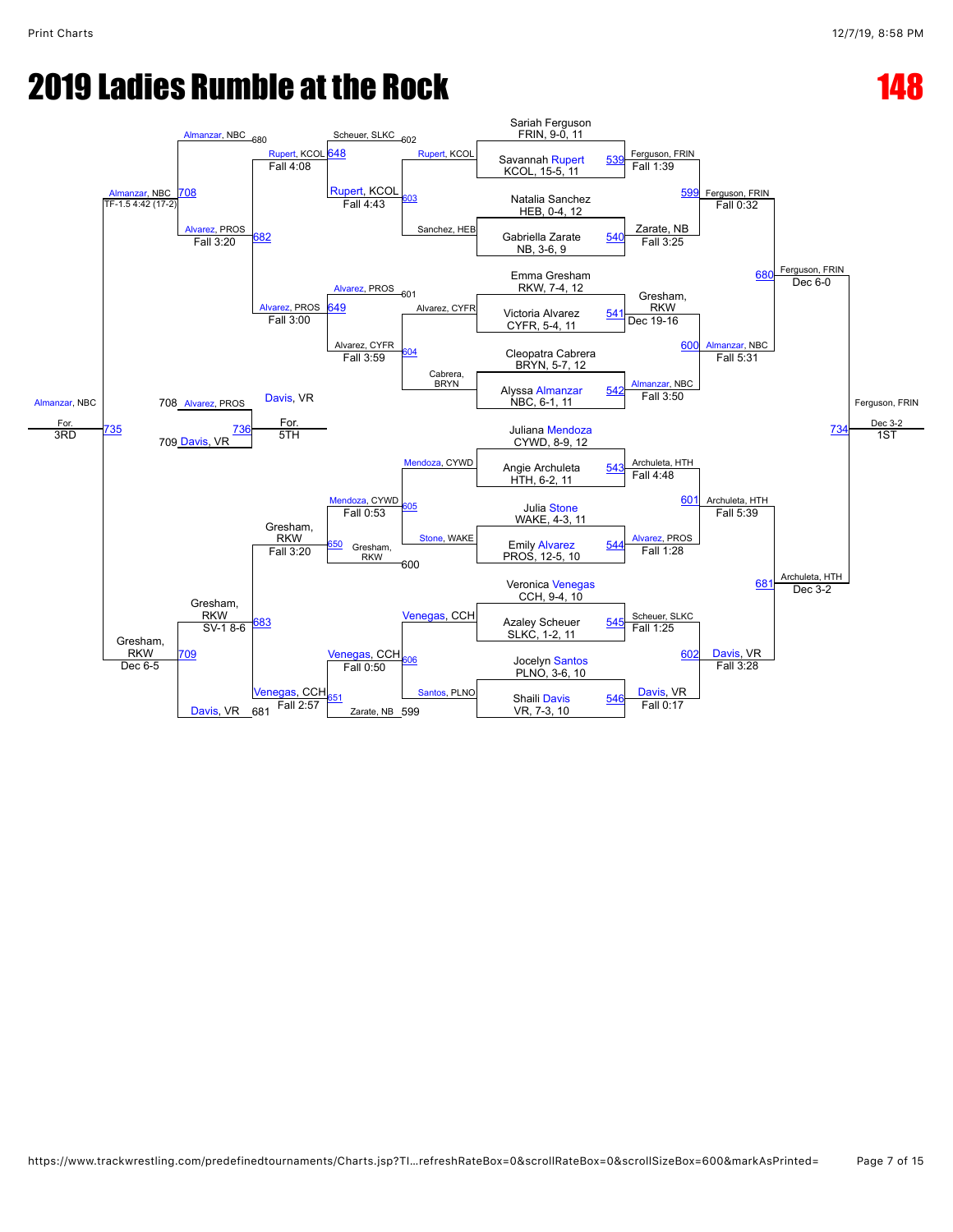### **2019 Ladies Rumble at the Rock 165 Page 165 Page 165 Page 165 Page 165 Page 165 Page 165 Page 166 Page 166 Page 166 Page 166 Page 166 Page 166 Page 166 Page 166 Page 166 Page 166 Page 166 Page 166 Page 166 Page 166 Page 1**

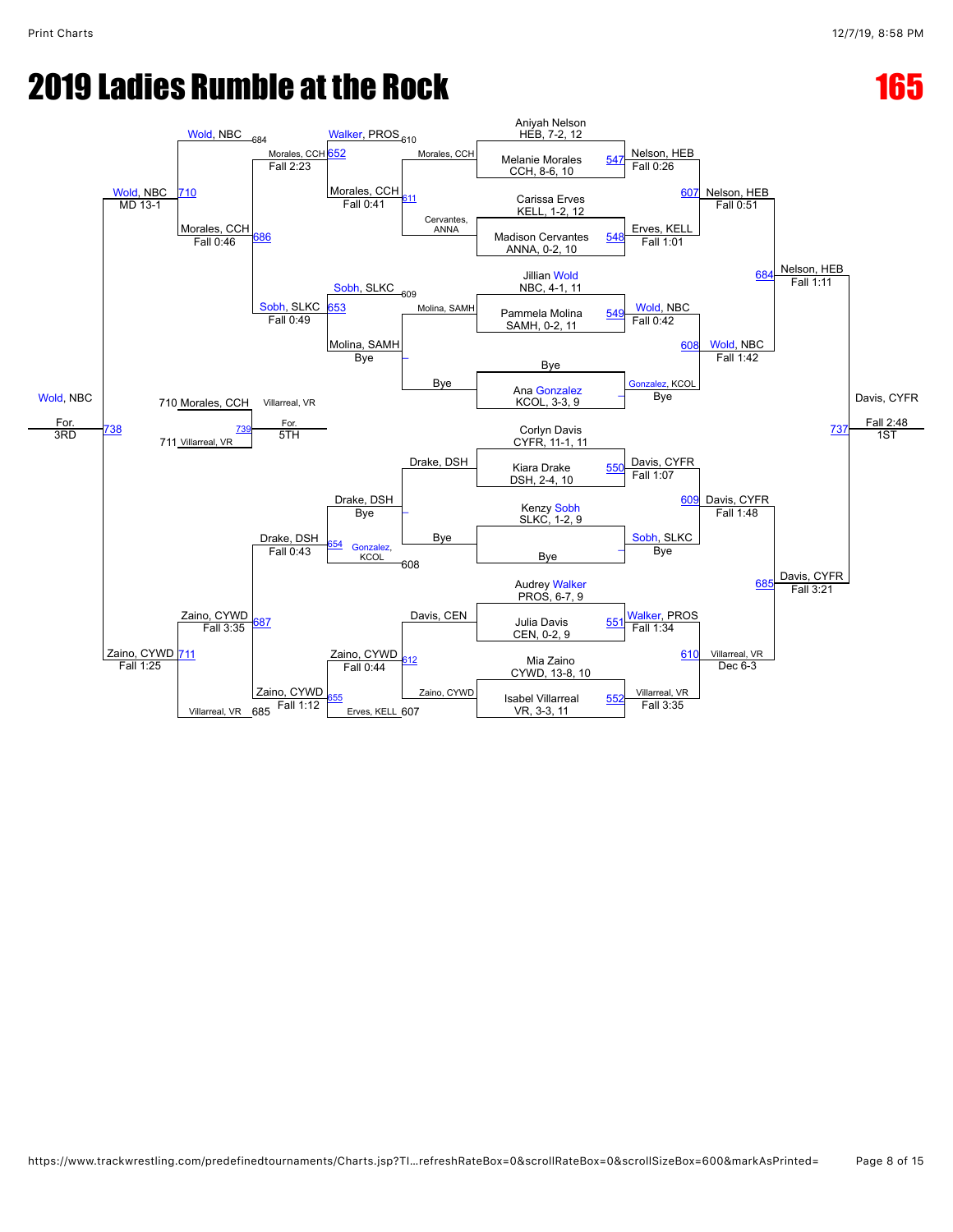## **2019 Ladies Rumble at the Rock 185 Page 185**

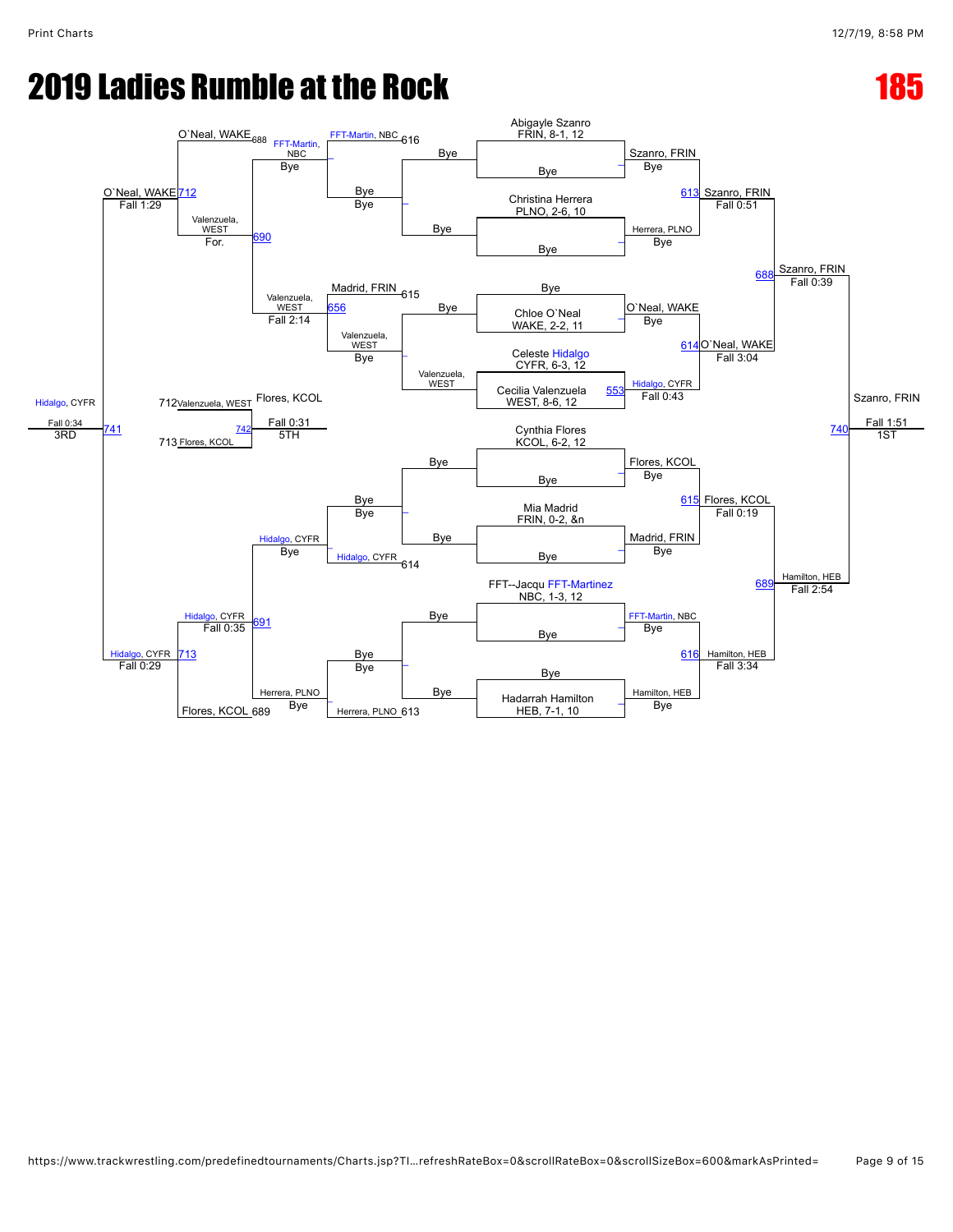## **2019 Ladies Rumble at the Rock 2019 Ladies 215**

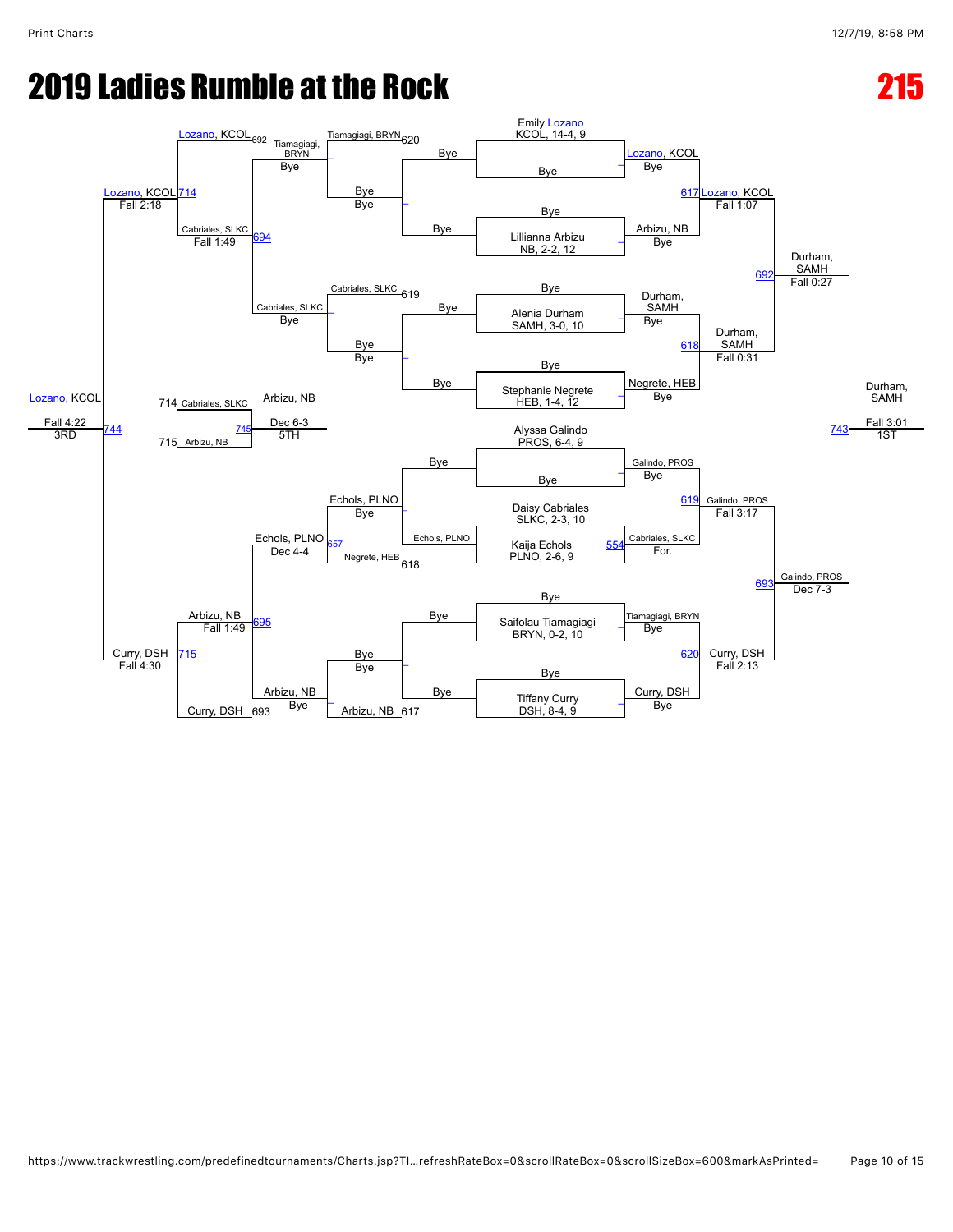

Morgan Zatorski, WAKE, 0-3, 10 **4TH**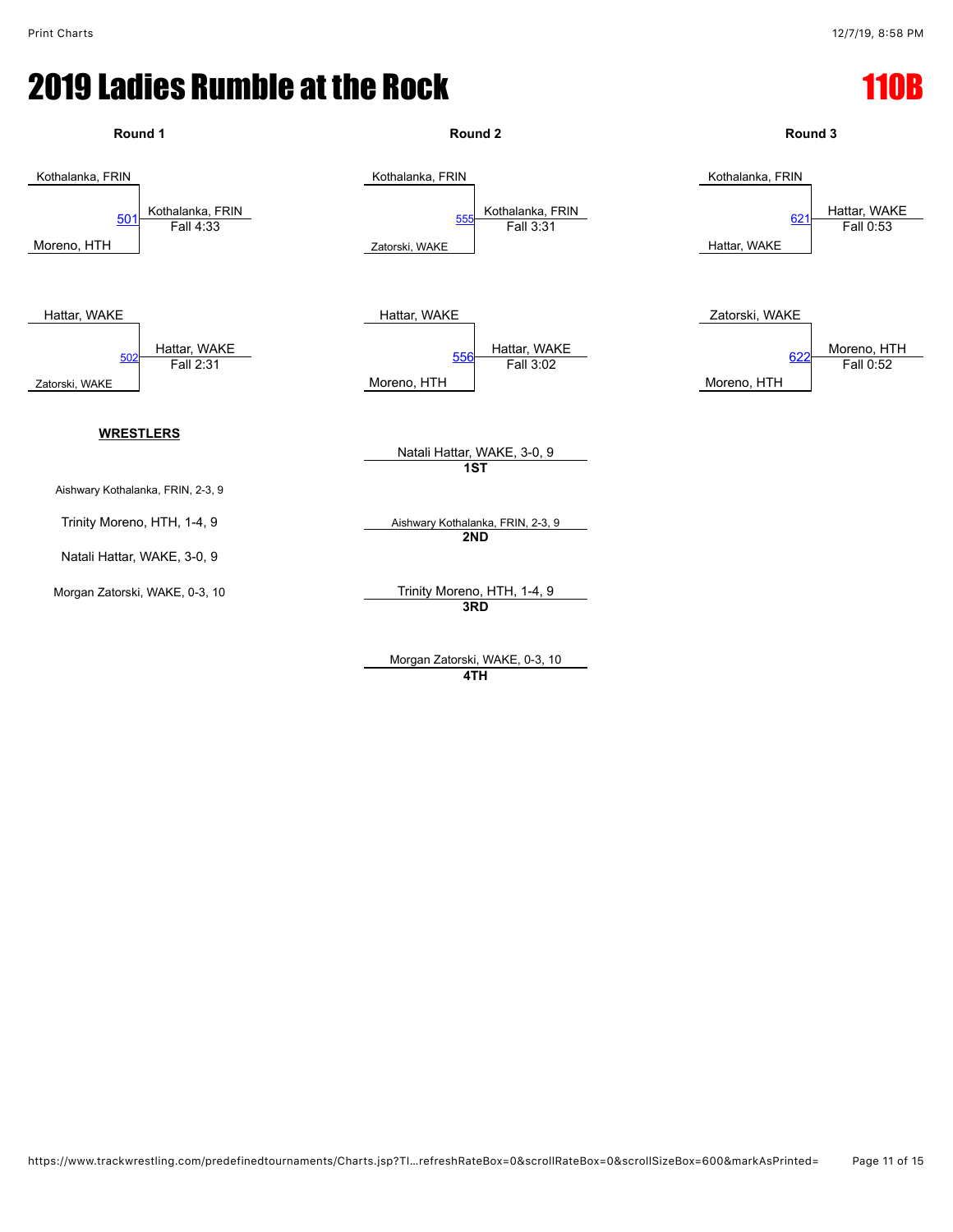## **2019 Ladies Rumble at the Rock 119 Property 119 Property 119**

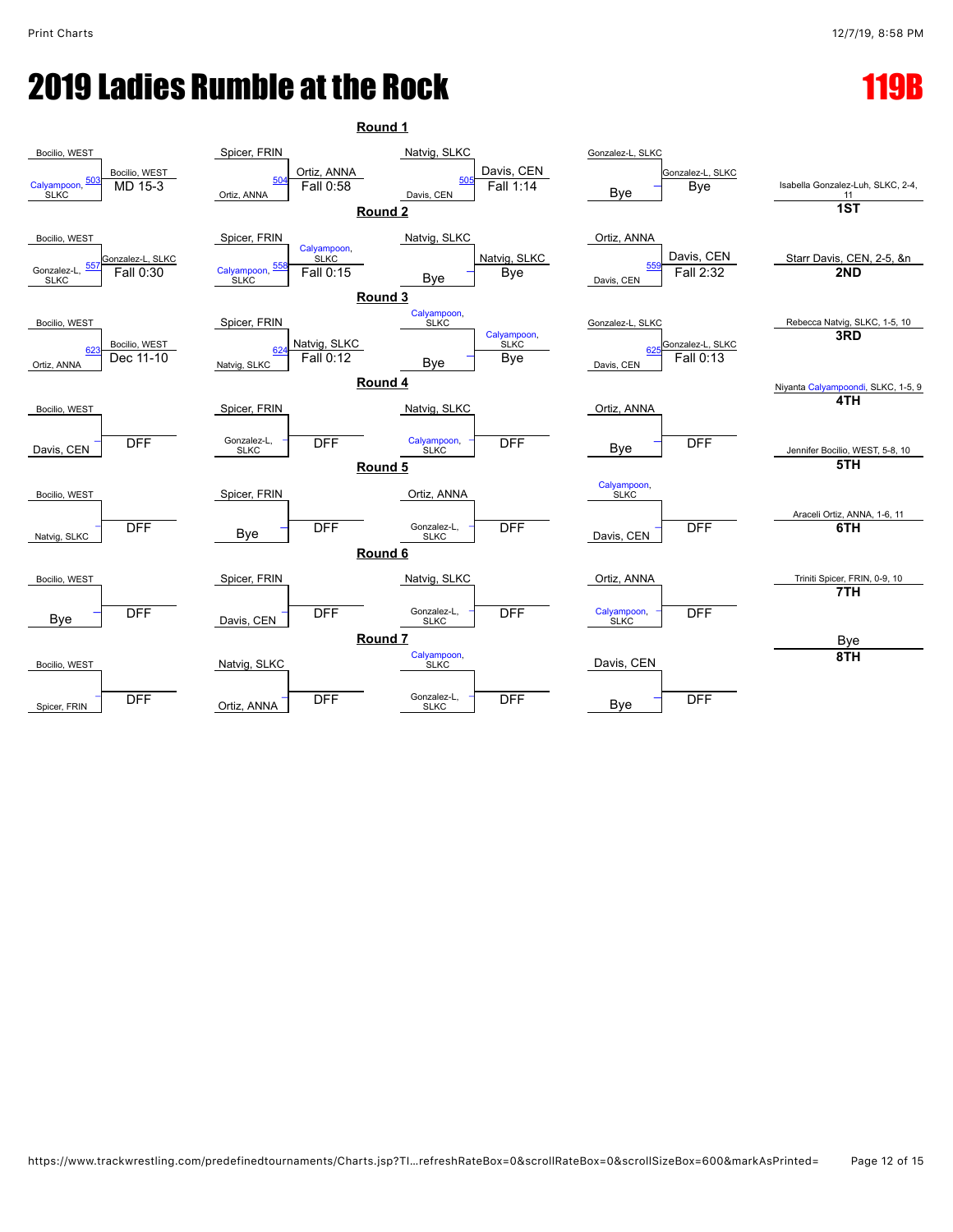





| <b>WRESTLERS</b>                | Breanna Thompson, CCH, 3-6, 9   |
|---------------------------------|---------------------------------|
| Kacie Graham, VR, 3-5, 9        | 1ST                             |
| Bye                             | Annie Craig, FRIN, 2-3, 9       |
| Breanna Thompson, CCH, 3-6, 9   | 2ND                             |
| Maryam Elbeltagy, WAKE, 1-6, 10 | Kacie Graham, VR, 3-5, 9        |
| Emmareye Allison, ANNA, 0-5, 11 | 3RD                             |
| Annie Craig, FRIN, 2-3, 9       | Maryam Elbeltagy, WAKE, 1-6, 10 |
|                                 | 4TH                             |
|                                 | Emmareye Allison, ANNA, 0-5, 11 |
|                                 | 5TH                             |
|                                 | Bye                             |
|                                 | 6TH                             |
|                                 |                                 |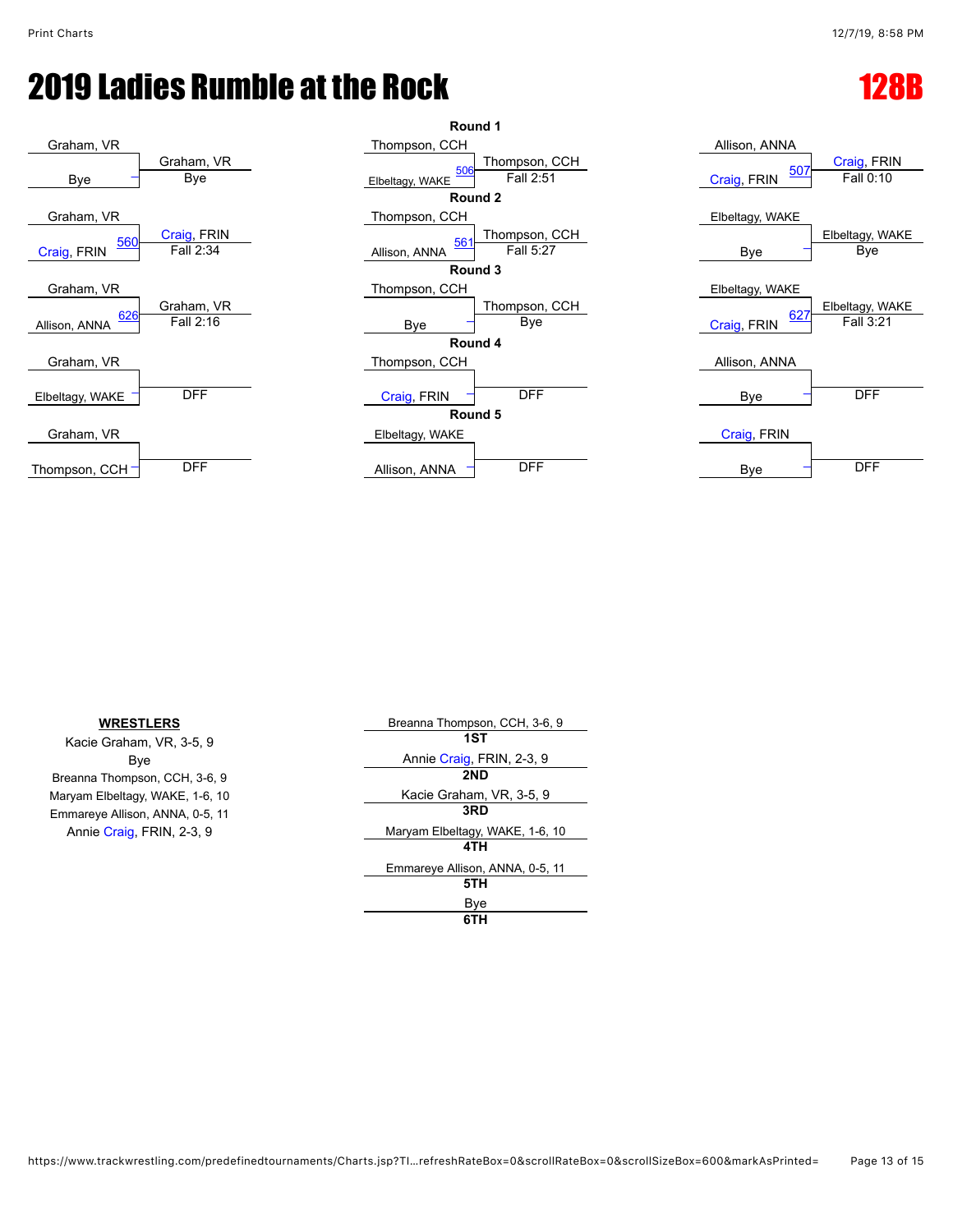